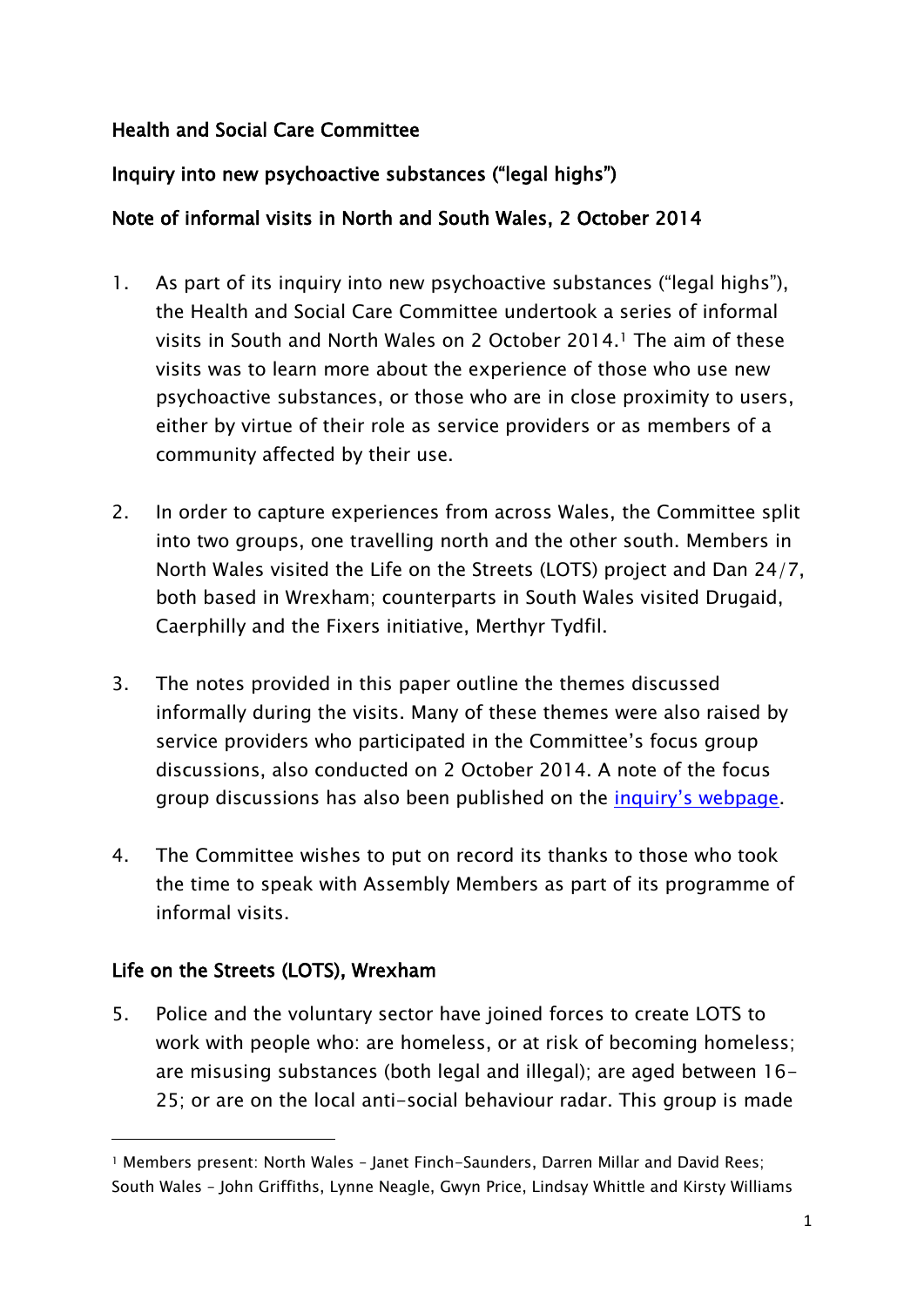up of around 15 young people who meet once a week. The Committee met with LOTS representatives for one hour at the headquarters of the Association of Voluntary Organisations in Wrexham.

- 6. Participants in this discussion noted that part of the attraction of new psychoactive substances (NPSs) is that they are "10 times cheaper and 10 times stronger" than substances such as cannabis. In addition to the lure of their price and strength, it was noted that the fact that many are sold legally – often via high street shops dedicated to their sale (known as "head shops"), and the internet – means that accessing them is "easier than the rigmarole of getting illicit drugs". It was noted that the attraction of NPSs is made stronger by their alluring names and packaging, regardless of the warnings displayed on the packets that the substances are "not for human consumption". Participants were not convinced, however, that plain packaging would deter people from taking NPSs. When asked what proportion of drug users, in their experience, are taking NPSs, participants noted that they are being used "everywhere".
- 7. The impact of the presence of a local "head shop" was emphasised by the group. It was noted that the shop"s presence made it easier for people to buy NPSs, particularly those who do not have credits cards and are therefore unable to make online purchases. It was noted that use of NPSs surged in the area following its opening, although public pressure from the local community, police and trading standards officials had eventually led to its owner closing the premises. Participants noted that the shop"s impact was still visible with many users now travelling to Chester to purchase NPSs.
- 8. It was emphasised that the term "legal highs" is misleading and gives the wrong impression that the substances are safe to consume. Participants noted that the contents of an NPS are often unknown, and may contain illegal as well as legal substances.
- 9. Former users present, and those working closely with current users, noted that the effects of NPSs can be as severe as those experienced by users of class A drugs such as heroin, and that they can be equally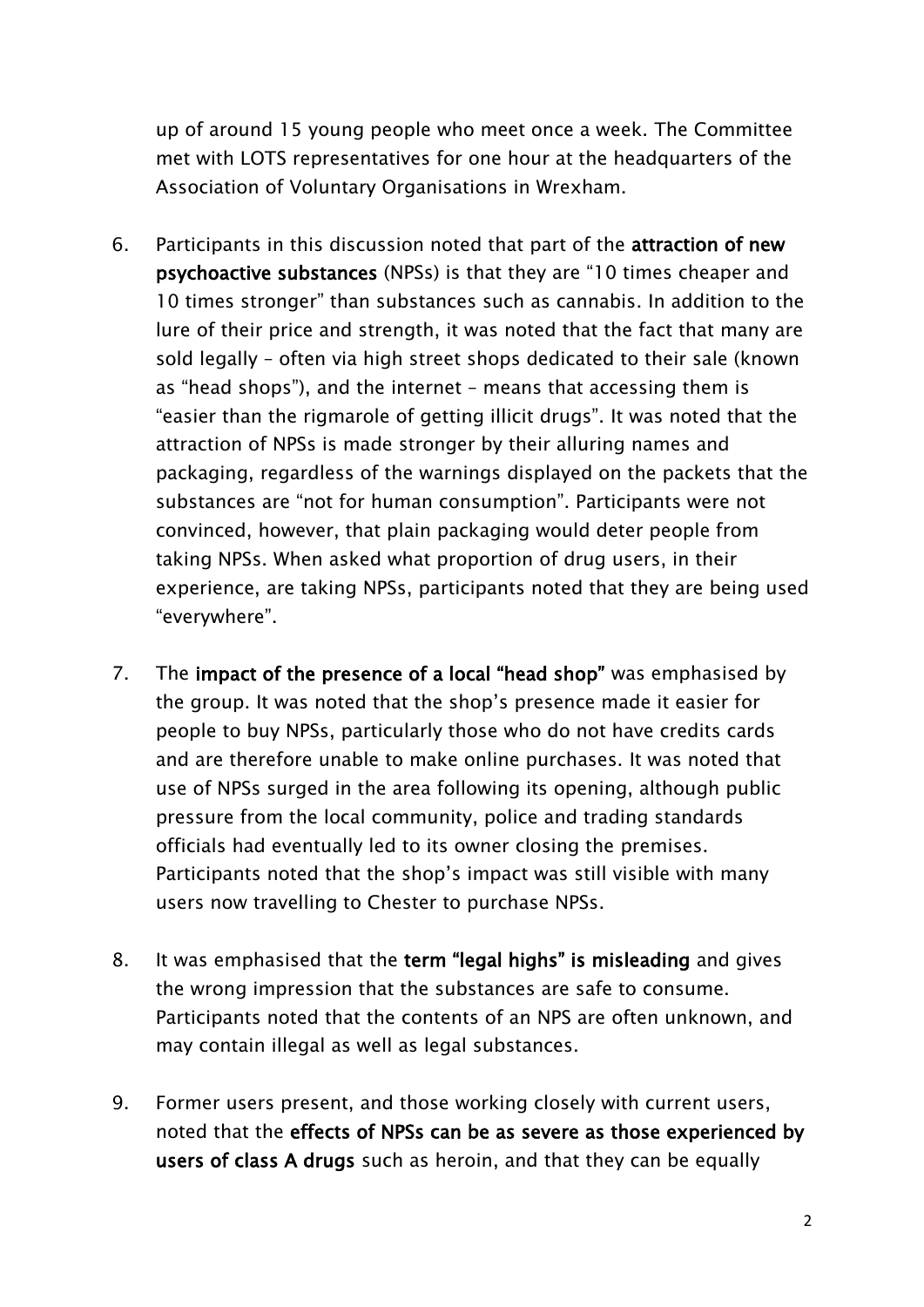addictive. It was noted that some class A drug users are switching to NPSs due to their lower price and relative strength. It was also noted, however, that some class A drug users "would not touch legal highs with a bargepole" as they do not know what they contain and are frightened of their potential effect. Participants were very conscious that the long-term effects of using NPSs are unknown as their consumption is a relatively new development.

- 10. The group noted that there is a misconception that only young people use NPSs. The group noted that many older people are using NPSs, often consuming them in the form of pills as opposed to smoking them.
- 11. It was noted that prisons are "awash" with NPSs. Some participants noted that they began using NPSs during their time in custody, and that the criminal justice system and police are ill-equipped to deal with their use. It was also stated that some individuals are consciously switching to NPSs instead of classified drugs in order to avoid breaching drug rehabilitation requirements and being sent/returned to prison.
- 12. The group emphasised that it was aware of many cases in which an individual has turned to crime in order to purchase NPSs or as a consequence of consuming them.
- 13. The group explained that many people take NPSs "to forget life". In its view, the trigger to preventing their consumption is to provide adequate support services that help address the underlying causes of reliance on substances, such as mental health problems, homelessness, poverty and unemployment. It was also noted that as well as being the underlying cause of an individual choosing to take NPSs, in many cases, consumption of NPSs can also lead to mental health problems, unemployment, poverty and homelessness. The group emphasised the positive influence of The Warehouse Project, a local voluntary initiative which has provided shelter, assistance and training to substance misusers and former users in the area.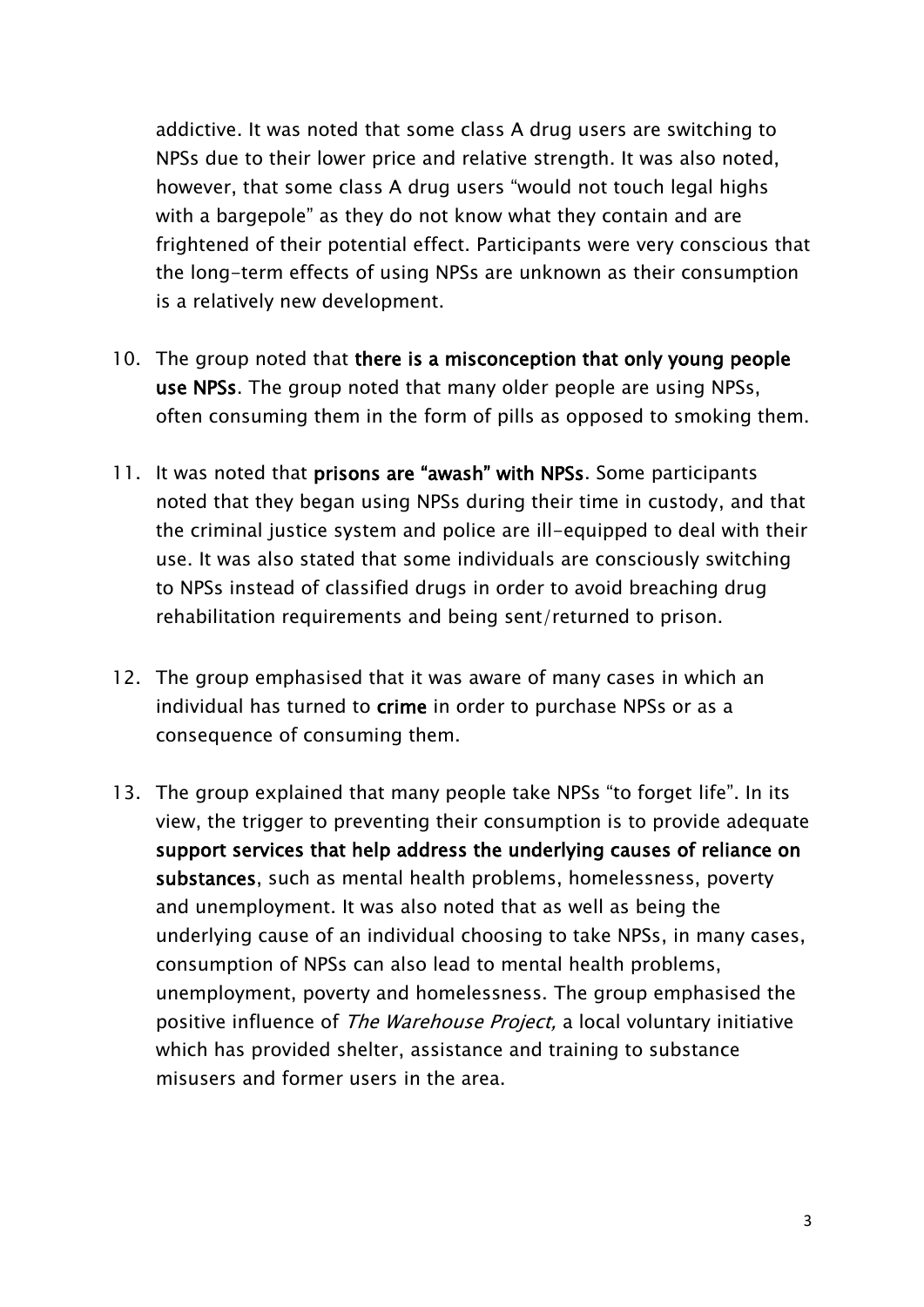#### DAN 24/7, Wrexham

- 14. The Wales Drug & Alcohol Helpline, also known as DAN 24/7 is hosted by the Betsi Cadwaladr University Health Board with funding provided by the Welsh Government. The health board is able to afford to host the helpline due to the economies of scale provided by its role as the host of other helpline services. DAN 24/7 is a free and bilingual telephone helpline providing a single point of contact for anyone in Wales wanting further information and/or help relating to drugs and/or alcohol. The service is available 24 hours a day, 7 days a week. The helpline will assist individuals, their families, carers, and support workers within the drug and alcohol field to access appropriate local and regional services.
- 15. Staff explained that all calls are fielded by a mixture of volunteers and contracted staff who log calls and relevant information. It was noted that those answering calls are not experts in the field of substance misuse, but are experts in handling calls of this nature and signposting to appropriate services and/or explaining the options for self-help.
- 16. It was noted that the onus is on the individual calling the helpline to contact the relevant service once signposted. Members were told that this is partly to empower individuals to make the necessary commitment to seek support, but also to ensure that the capacity of relevant services is not over-stretched.
- 17. Although feedback is sought from services on the extent to which those signposted are taking the second step of contacting them for assistance, no formal mechanisms are in place to confirm whether advice given by the helpline is followed up by the caller. This makes evaluation of the service"s impact difficult.
- 18. It was noted that although DAN 24/7 advertises its service (mainly via the internet), it has struggled to raise awareness of its existence. It was noted that many partners and public service providers still refer to Talk to Frank which is now an England-only service, replaced in Wales by DAN 24/7.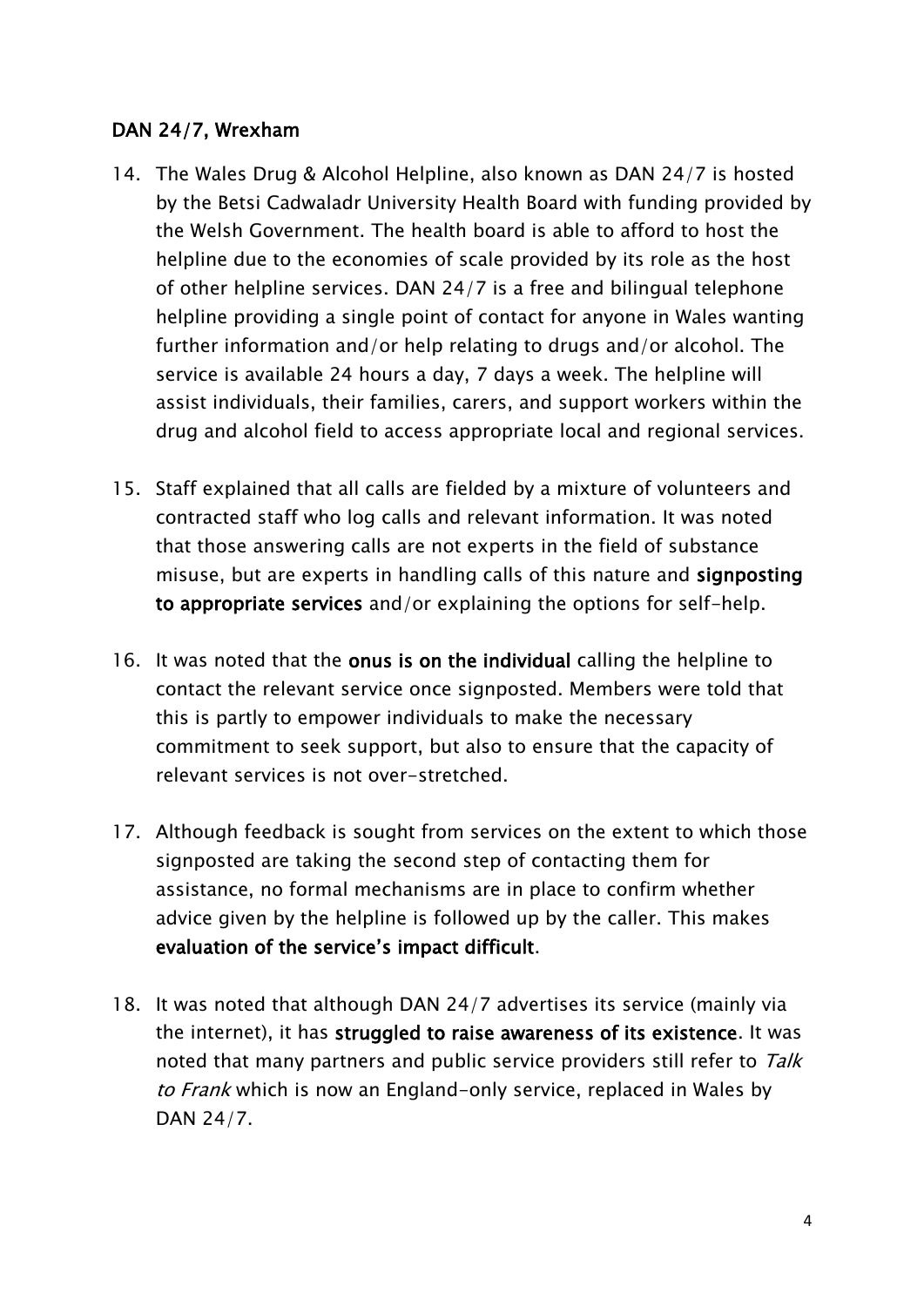19. It was noted that, of the 2100 average calls a month taken by the centre, 350-60 are calls to the Dan 24/7 helpline. Staff explained that most calls come from worried parents seeking advice, rather than users. Nevertheless, staff noted that anecdotal evidence suggests that, while users were previously naïve and assumed that NPSs legal status meant they were safe for recreational use, the impact of NPSs on users" health is now starting to filter through.

### Drugaid, Caerphilly

- 20. Drugaid provides support, information and advocacy to those in South Wales who are vulnerable and marginalised as the result of their own, or someone else's, drug and/or alcohol misuse. It is funded from a number of sources including health boards, local government, Welsh Government, community safety partnerships and youth offending teams.
- 21. The group noted that NPSs have become increasingly popular in their community. The easy availability of these substances and their low price were cited as reasons for their increasing popularity. The group also noted that these substances are often stronger than illegal drugs. It was explained that whereas illegal substances are "cut" (and therefore diluted) with other substances, so-called "legal highs" are purer, and perceived as such. Drugs cited by the group as being particularly prevalent in its local community included mephedrone, methoxetamine (a form of synthetic ketamine), and "pandora"s box". Participants said that these substances are highly addictive and dangerous. The group also noted that users have no idea of the strength of each substance.
- 22. The group described the rising prevalence of steroid abuse in valley areas and increasing use of substances such as melanotan. It was suggested that body image issues could be an influencing factor for this.
- 23. When asked about the issue of legality, the group felt that making NPSs illegal could result in increasing levels of criminality on the part of suppliers and users. The group also suggested that legal frameworks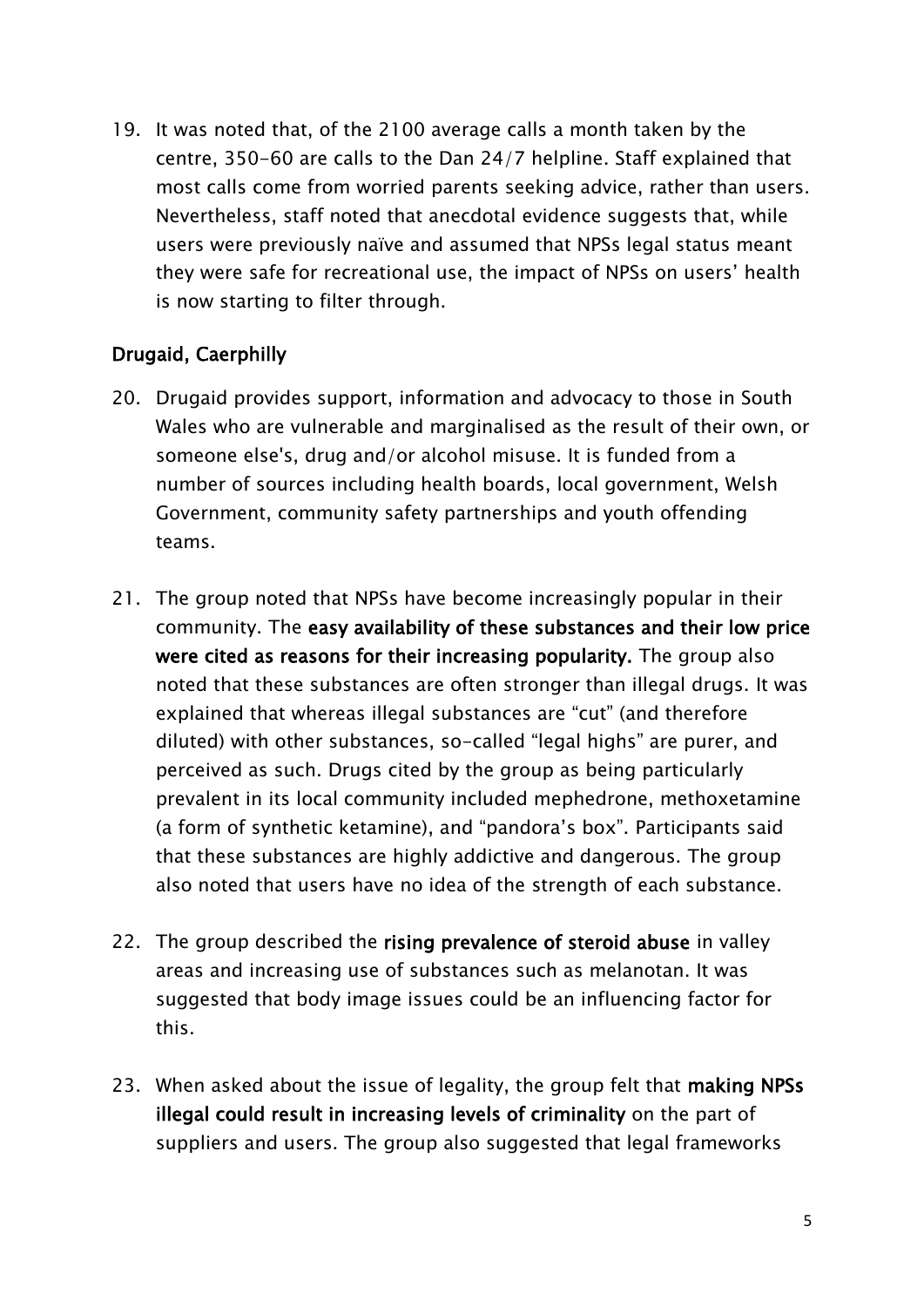would not be able to keep up with the constant flow of new substances entering the market.

- 24. The group felt there is variation in support available in different geographic areas; one ex-user argued that there is much support available in Rhondda Cynon Taff compared with Caerphilly. Another exuser who had taken stimulant-based substances for over five years, said that his local GP had not been able to offer direct assistance, but did advise that he should contact Drugaid, which had subsequently "changed his life".
- 25. Participants in the discussion suggested that much more could be done in terms of education and awareness raising, and that information and communication channels relating to NPSs need to be improved. The group praised WEDINOS and said it would be helpful if it also provided information on the effects of different NPSs. Participants suggested that ex-users, speaking from personal experience, could be used as a powerful tool in raising awareness.

# Fixers, Merthyr Tydfil

- 26. Fixers is a UK-wide initiative funded by the Big Lottery Fund. The initiative was extended to Wales in 2013. The initiative allows young people from a diverse range of backgrounds to meet and to act on issues that are important to them. Issues range from eating disorders to drugs, offending, and cyber-bullying, amongst others. Merthyr Tydfil"s Fixers group has recently produced a video about NPSs and their dangers.
- 27. Group participants described their perception that the use of NPSs increased markedly around two years ago in their community. One member of staff estimated that around 80% of year 8 school pupils were taking an NPS called "NRG". Participants noted that members of their peer group (aged 14-18) who they would not normally associate with drug-taking were being drawn to NPSs. The group noted that, in its experience, people around the ages of 12 to 14 were taking NPSs. However, they also knew about individuals as young as 11 who had taken a "legal high".